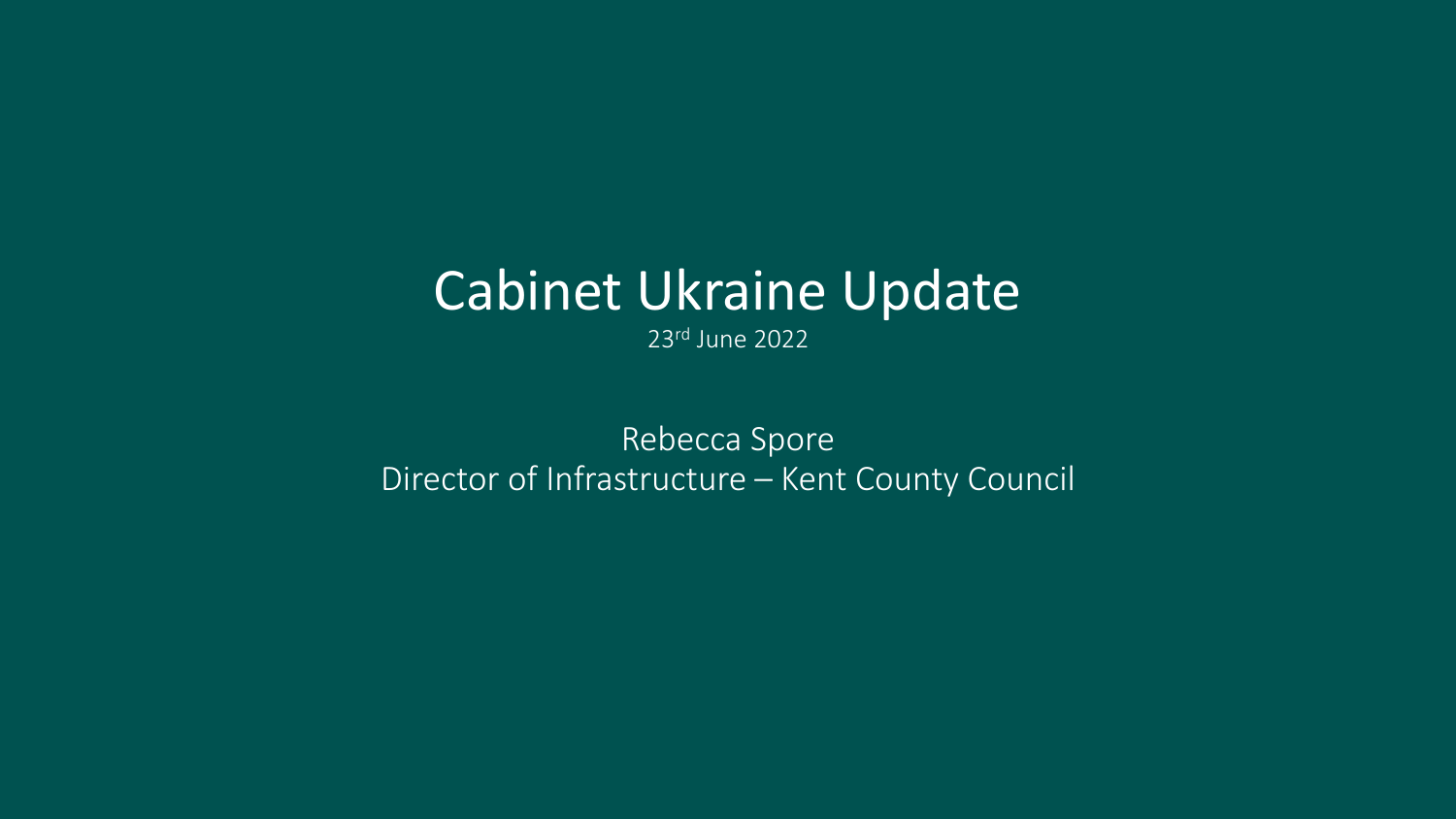## Homes for Ukraine Applicant Dashboard 23.06.22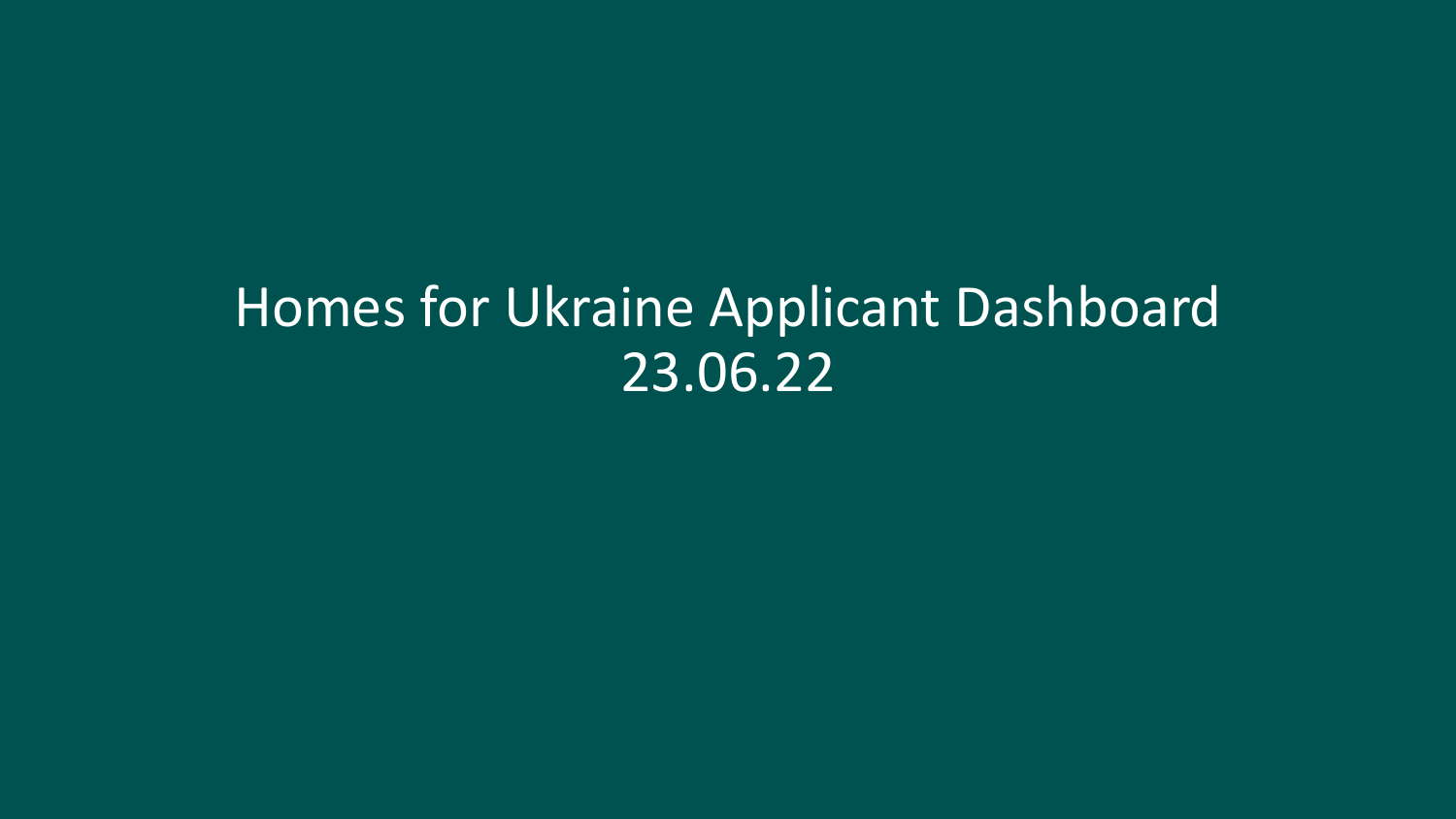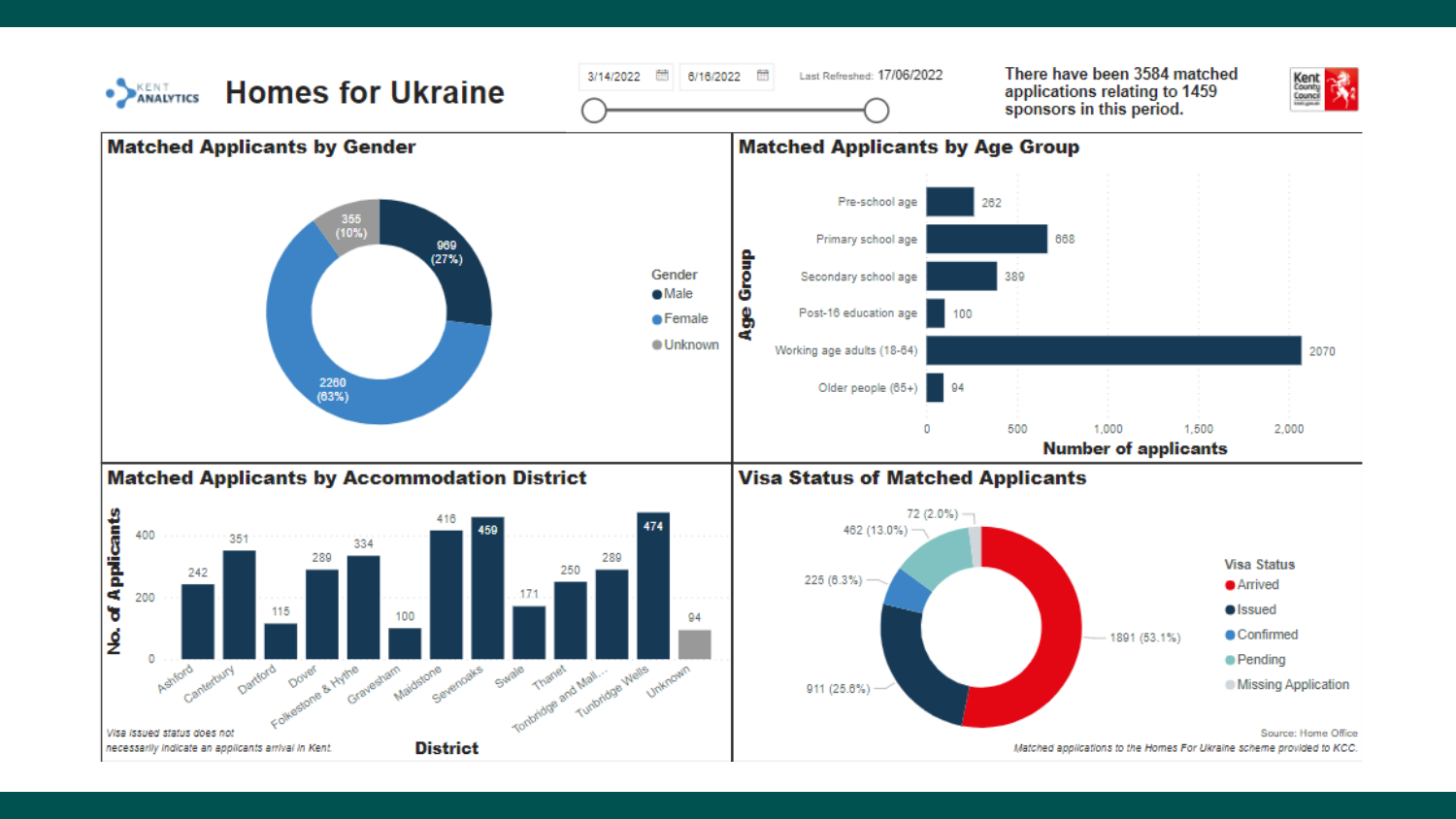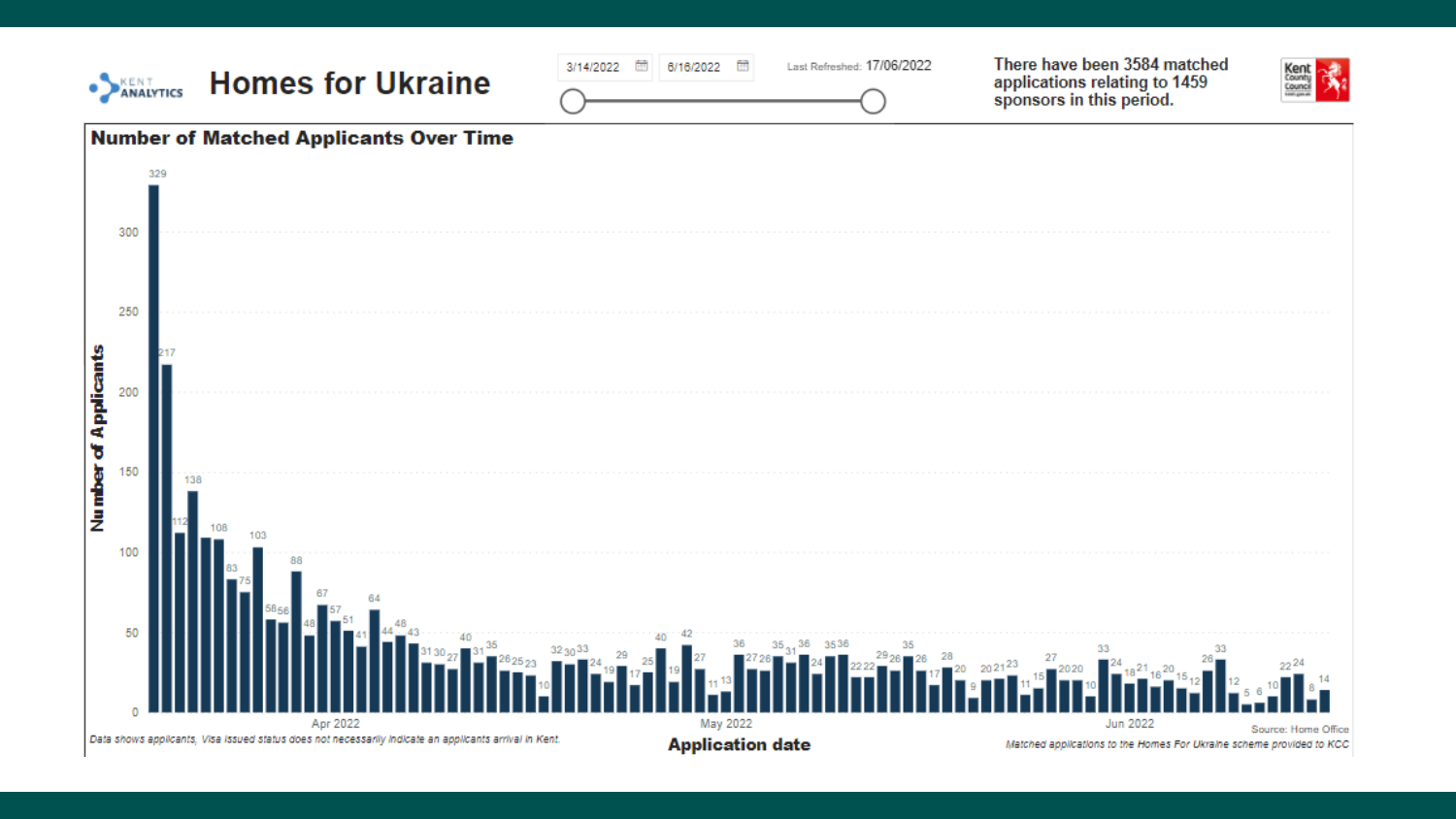| <b>•</b><br><b>ANALYTICS</b>       | <b>Homes for Ukraine</b>                                                                               | Last Refreshed: 17/06/2022<br>飼<br>3/14/2022<br>6/16/2022 | There have been 3584 matched<br>Kent<br><sup>County</sup><br>Council<br>applications relating to 1459<br>sponsors in this period. |
|------------------------------------|--------------------------------------------------------------------------------------------------------|-----------------------------------------------------------|-----------------------------------------------------------------------------------------------------------------------------------|
|                                    | <b>Number of Matched Applicants Over Time: By Visa Status</b>                                          |                                                           |                                                                                                                                   |
|                                    | Visa Status <sup>O</sup> Arrived Olssued Confirmed O Pending O Missing Application                     |                                                           |                                                                                                                                   |
| 350                                |                                                                                                        |                                                           |                                                                                                                                   |
| 300                                |                                                                                                        |                                                           |                                                                                                                                   |
| 250<br>200                         |                                                                                                        |                                                           |                                                                                                                                   |
| <b>Number of Applicants</b><br>150 |                                                                                                        |                                                           |                                                                                                                                   |
| 100<br>50                          |                                                                                                        |                                                           |                                                                                                                                   |
|                                    | Apr 2022                                                                                               | May 2022                                                  | <b>Jun 2022</b><br>Source: Home Office                                                                                            |
|                                    | Data shows applicants, Visa Issued status does not necessarily indicate an applicants arrival in Kent. | <b>Application date</b>                                   | Matched applications to the Homes For Ukraine scheme provided to KCC                                                              |
|                                    |                                                                                                        |                                                           |                                                                                                                                   |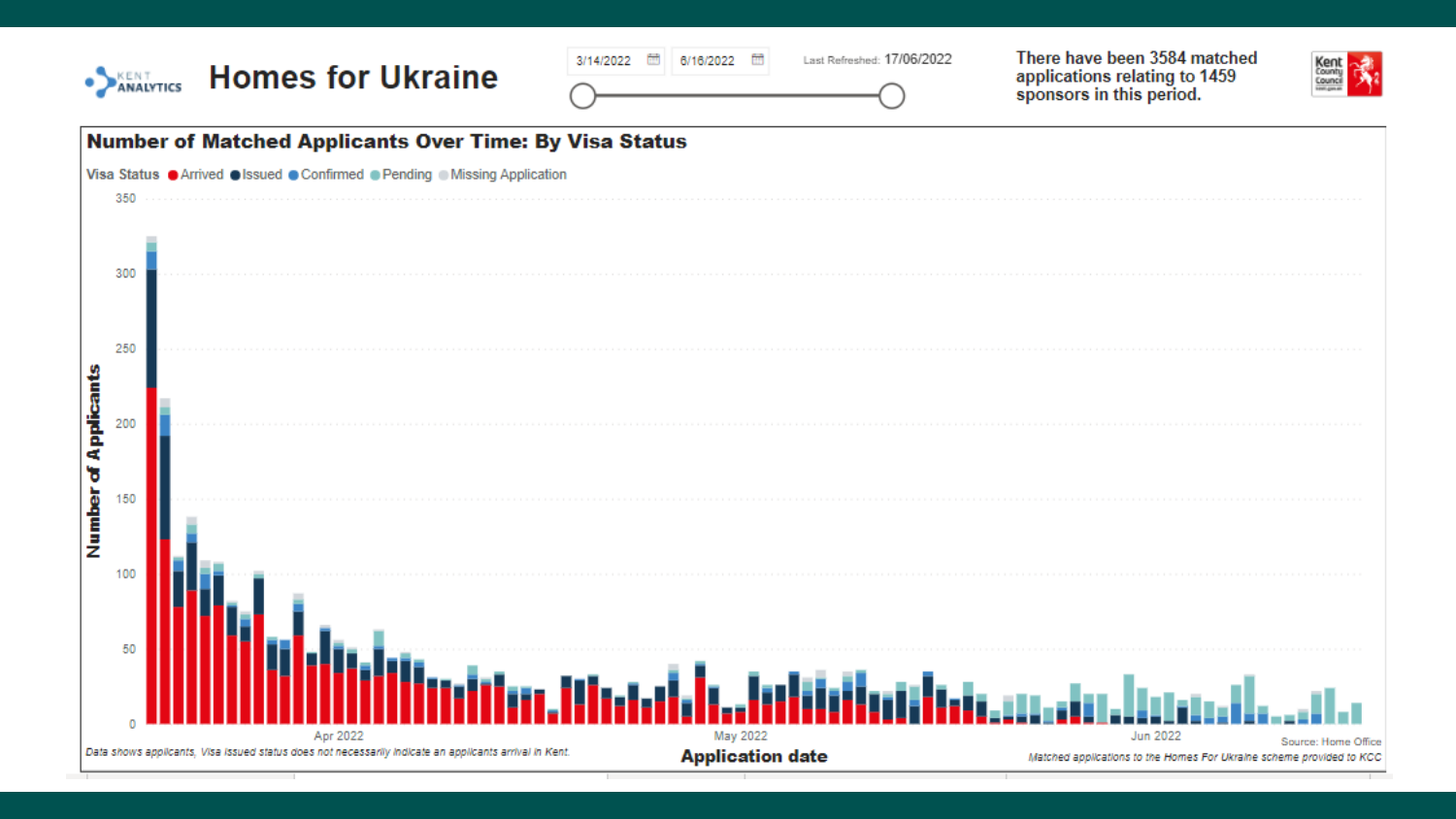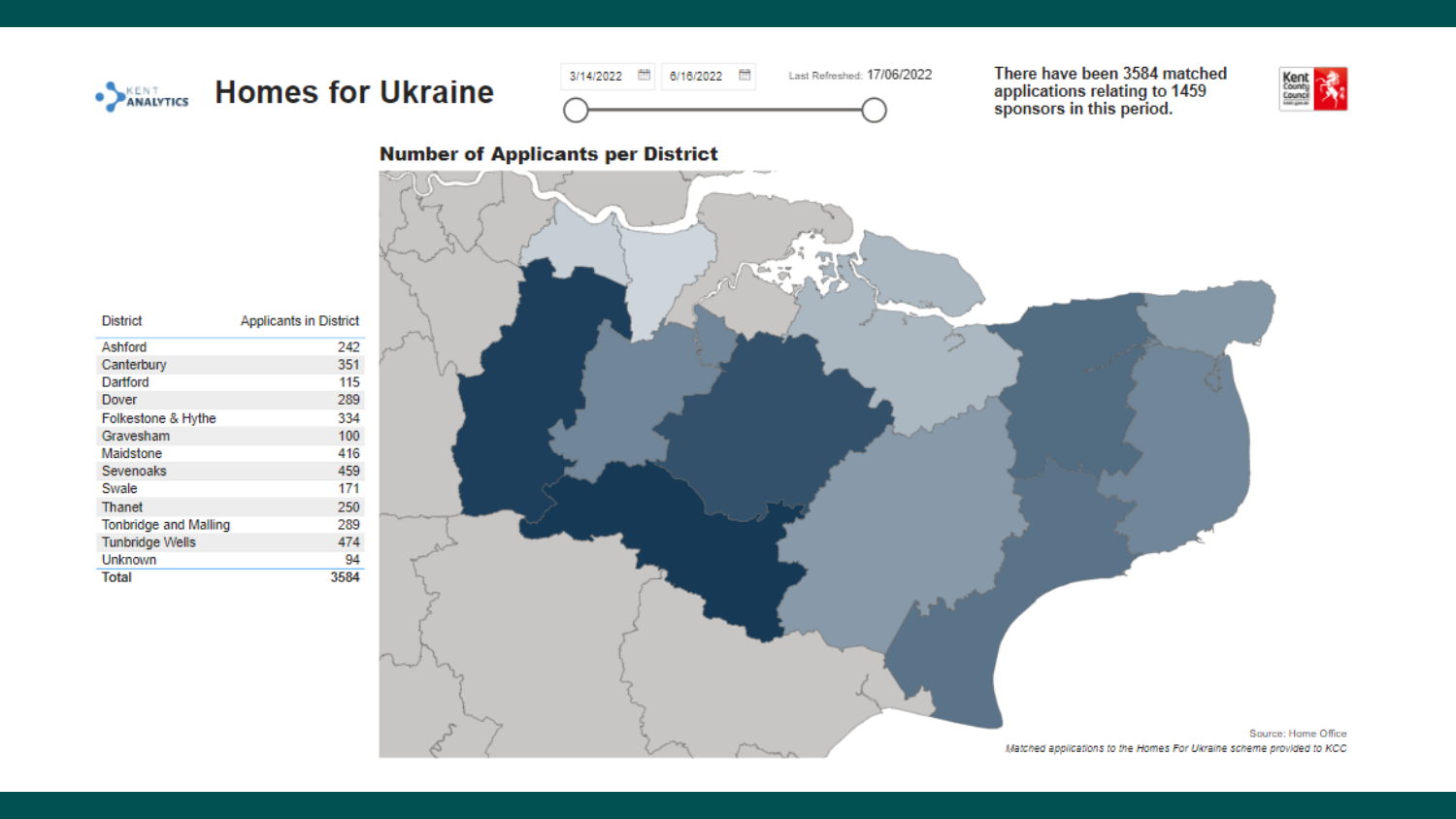### • ANALYTICS Homes for Ukraine

| Primary planning area name             | <b>Primary Age Pupils</b> |
|----------------------------------------|---------------------------|
| Sevenoaks                              | 38                        |
| <b>Tunbridge Wells East</b>            | 31                        |
| <b>Tunbridge Wells West</b>            | 28                        |
| <b>Folkestone East</b>                 | 21                        |
| <b>Cranbrook and Goudhurst</b>         | 20                        |
| Unknown                                | 19                        |
| Canterbury City                        | 18                        |
| <b>Maidstone North</b>                 | 17                        |
| Marden and Staplehurst                 | 17                        |
| <b>Ashford East</b>                    | 16                        |
| Deal                                   | 16                        |
| Herne Bay                              | 16                        |
| <b>Folkestone Rural North</b>          | 15                        |
| <b>Hythe</b>                           | 15                        |
| Ash and Wingham                        | 13                        |
| Margate                                | 13                        |
| <b>Sandwich and Eastry</b>             | 13                        |
| Brenchley, Horsmonden and Lamberhurst  | 12 <sup>°</sup>           |
| Borough Green and Wrotham              | 11                        |
| Maidstone West                         | 11                        |
| Sevenoaks East                         | 11                        |
| Tonbridge North and Hildenborough      | 11                        |
| <b>Tonbridge South</b>                 | 11                        |
| <b>Birchington and Thanet Villages</b> | 10 <sup>°</sup>           |
| Faversham                              | 10                        |
| Sevenoaks Northern Villages            | 10 <sup>10</sup>          |
| Coxheath                               | 9                         |
| <b>Faversham Rural South</b>           | 9                         |
| Maidstone Central and South            | 9                         |
| Whitstable                             | 9.                        |
| <b>Ashford North</b>                   | 8                         |
| <b>Faversham Rural East</b>            | 8                         |
| <b>Total</b>                           | 668                       |

#### 3/14/2022 団 6/16/2022 団 Last Refreshed: 17/06/2022

There have been 3584 matched applications relating to 1459<br>sponsors in this period.



# **Primary Age Pupils: by Primary Planning Area Name**

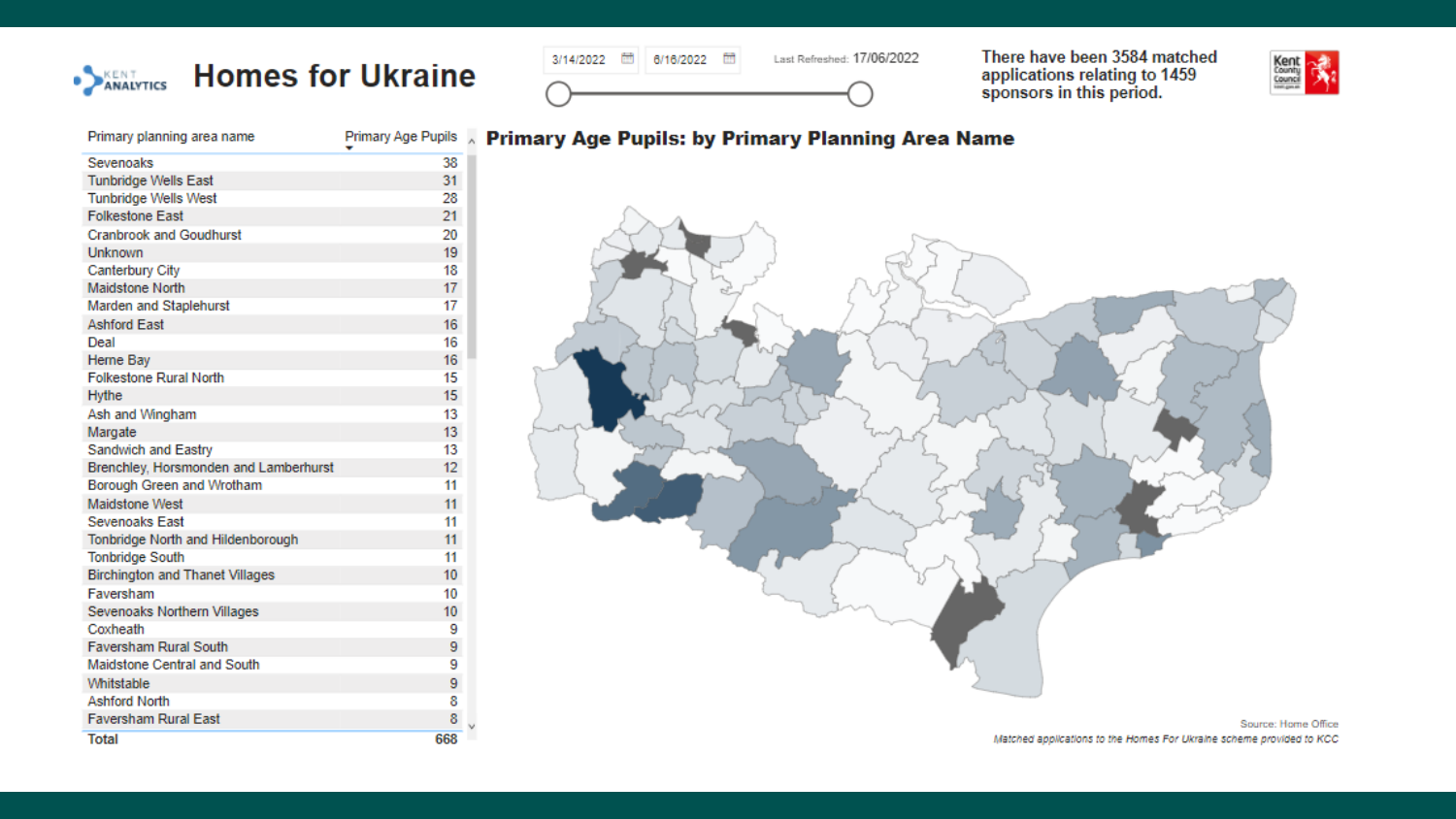

| Secondary NS planning area name                      | Secondary Age Pupils |
|------------------------------------------------------|----------------------|
| Secondary NS Ashford North                           | 17                   |
| Secondary NS Ashford South and<br>Cranbrook          | 15                   |
| Secondary NS Canterbury City                         | 42                   |
| Secondary NS Canterbury Coastal                      | 15                   |
| Secondary NS Dartford and Swanley                    | 11                   |
| Secondary NS Deal and Sandwich                       | 19                   |
| Secondary NS Dover                                   | 9                    |
| Secondary NS Faversham                               | 8                    |
| Secondary NS Folkestone and Hythe                    | 35                   |
| Secondary NS Gravesham and<br>Longfield              | 13                   |
| Secondary NS Isle of Sheppey                         | 2                    |
| Secondary NS Maidstone District                      | 40                   |
| Secondary NS Malling                                 | 2                    |
| Secondary NS Sevenoaks and<br>Borough Green          | 51                   |
| Secondary NS Sittingbourne                           | 2                    |
| Secondary NS Thanet District                         | 22                   |
| Secondary NS Tonbridge and<br><b>Tunbridge Wells</b> | 81                   |
| Unknown                                              | 5                    |
| Total                                                | 389                  |



There have been 3584 matched applications relating to 1459<br>sponsors in this period.



### **Secondary Age Pupils: by NS Secondary Planning Area Name**

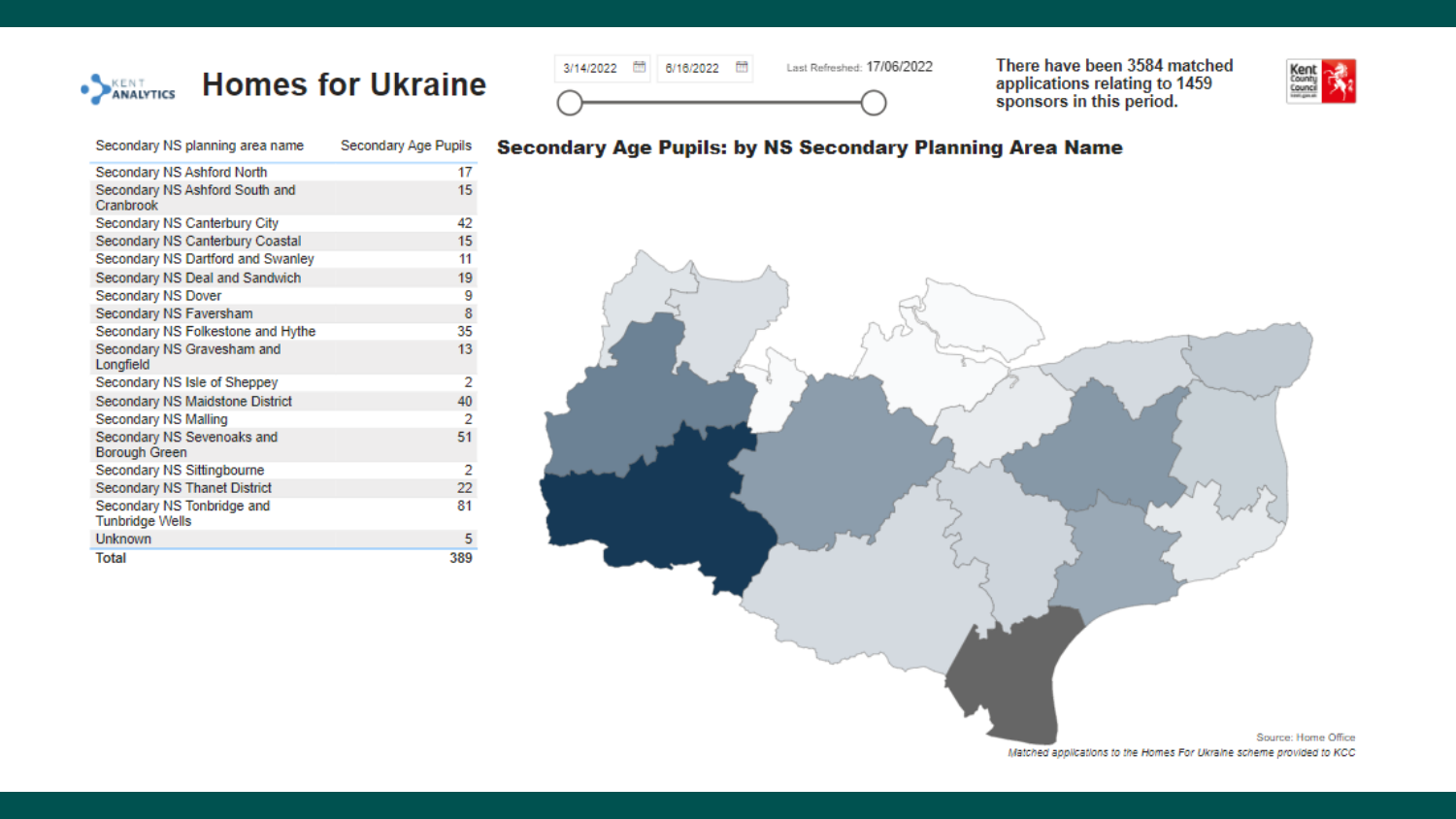



There have been 3584 matched applications relating to 1459<br>sponsors in this period.



| <b>Primary Care Network</b>        | Applicants in PCN |
|------------------------------------|-------------------|
|                                    | 105               |
| ABC                                | 41                |
| <b>Ashford Rural</b>               | 72                |
| <b>Ashford Stour</b>               | 146               |
| <b>Canterbury North</b>            | 114               |
| <b>Canterbury South</b>            | 132               |
| Coastal and Rural East (CARE) Kent | 137               |
| <b>Dartford Central</b>            | 56                |
| Dartford MODEL                     | 31                |
| Deal and Sandwich                  | 155               |
| Dover Town                         | 75                |
| Faversham                          | 83                |
| Folkestone Hythe and Rural         | 168               |
| Garden City                        | 47                |
| <b>Gravesend Alliance</b>          | 33                |
| <b>Gravesend Central</b>           | 30                |
| Herne Bay                          | 71                |
| <b>LMN Care</b>                    | 64                |
| <b>Maidstone Central</b>           | 96                |
| Maidstone South                    | 96                |
| Malling                            | 73                |
| Margate                            | 88                |
| Medway Peninsula                   | 1                 |
| Medway Rainham                     | 4                 |
| Medway South                       | 3                 |
| Ramsgate                           | 58                |
| Sevenoaks                          | 388               |
| Sheppey                            | 37                |
| Sittingbourne East                 | 28                |
| Sittingbourne West                 | 19                |
| Swanley & Rural                    | 69                |
| <b>The Marsh</b>                   | 23                |
| <b>Total</b>                       | 3584              |



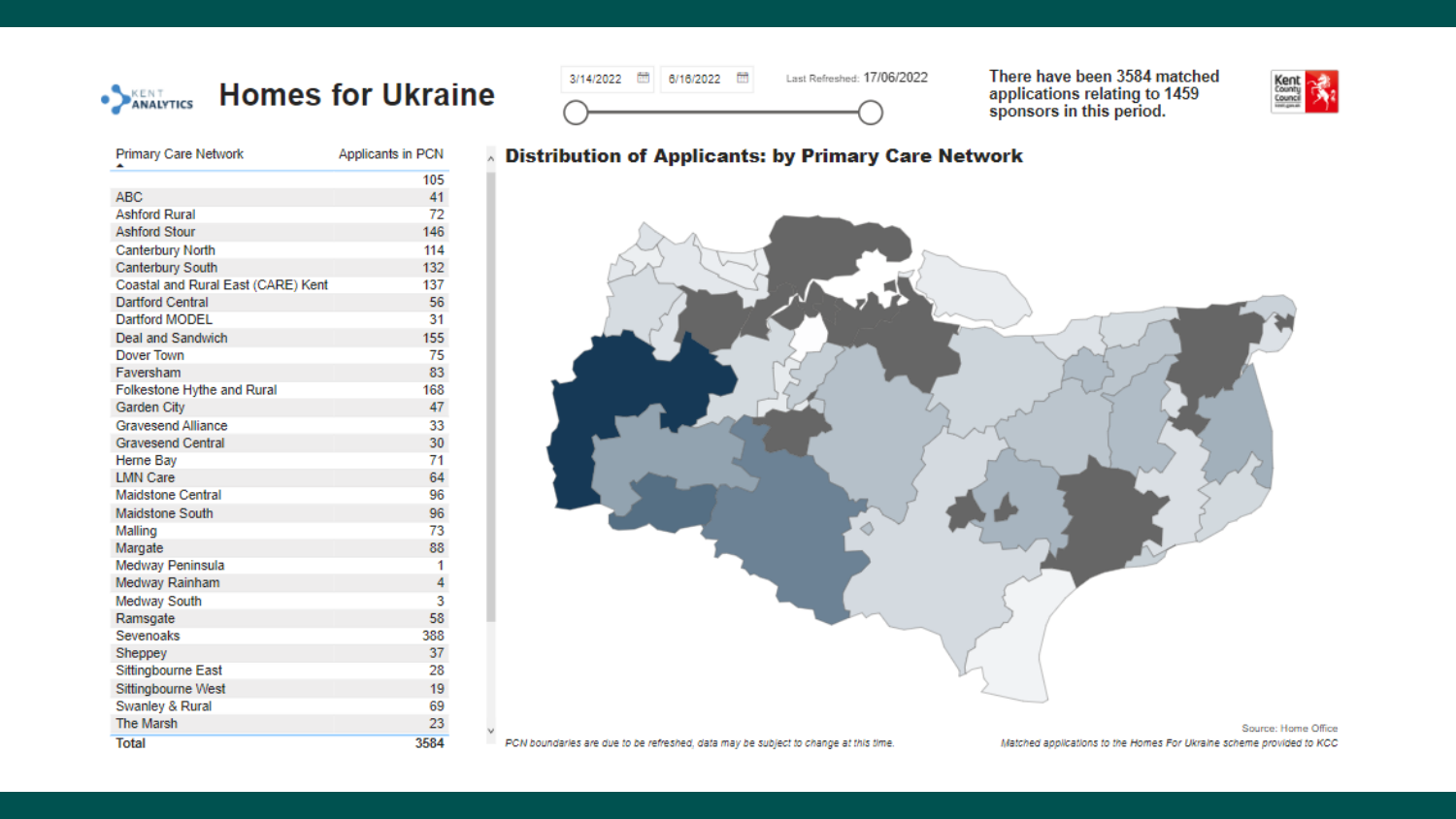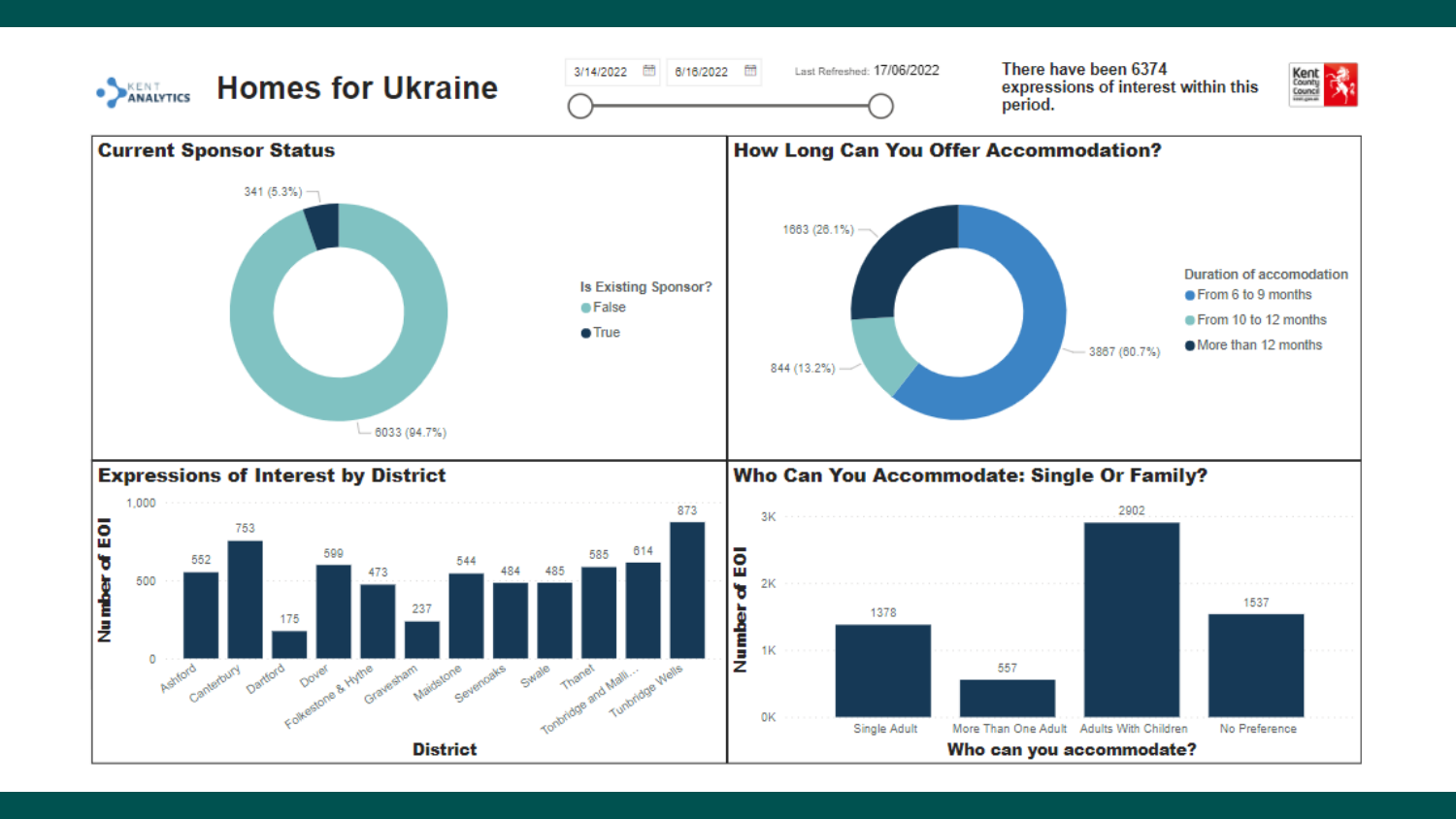## Update 21.06.26

- We continue to operate under a **multi – agency partnership Kent Resilience Team Structure.**
- **LA checks – The local checks, DBS, Property, KCC system checks and welfare checks are** progressing between the district and County Council. As at the beginning of the week, 2,099 DBS checks have been submitted and 1,726 DBS checks have been approved. 1039 property check forms have been uploaded on the Foundry system.
- KCC continues to **surge capacity** to support the volume of demand including utilizing support from KFRS, but this is proving **particularly challenging in the West of the County with high levels of sponsors guests**.
- The **district coordinators and support workers** who will provide ongoing support are coming into the team on a phased basis and are working a priority to make a second contact with all guests.
- KCC has switched payment schemes to the post office from pay point to facilitate the **£200 payments to guests**. To date, over **£374k of payments have been made.** These are being made within a few days of the notification of an arrival with a verified UK SIM.
- **Payment of the sponsors £350 thank you payment are starting to flow**. The process is more complex and is reliant on all checks having been satisfactory completed.
- The **first DLUC return has been completed** for the flow of funding to local authorities.